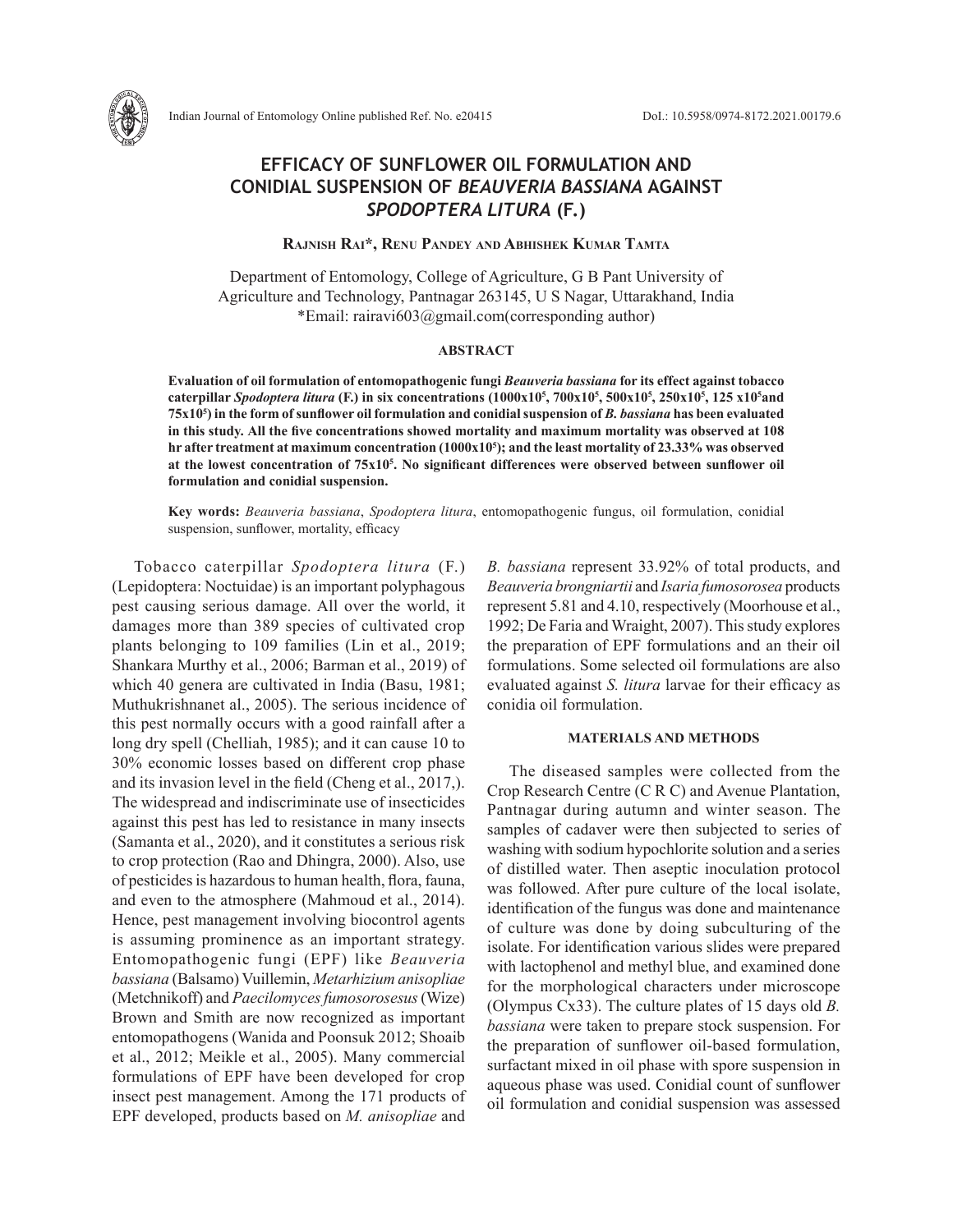with Neubauer Haemocytometer, and the formulation and suspension were subjected to serial dilution to get six concentrations of 1000, 700, 500, 250, 125 and  $75x10<sup>5</sup>$  conidia/ ml. In control only water and two drops of 0.05% Tween 80 was added. To set the fungus colony forming units/ ml (C F U), 1 ml of sunflower oil formulation and conidial suspension was suspended in 9 ml distilled water for the serial dilution. Prepared serial dilution was plated at 1 ml/ plate on PDA media. The plate was gently rotated for uniform spreading of spore suspension and incubated at  $25\pm 2^{\circ}\text{C}$  and  $70\%$  RH, with three replications. The C F U count was recorded on  $7<sup>th</sup>$ day after plating.

The running culture of *S. litura* was maintained in the laboratory by standard rearing technique following Sabry and Khedr (2014) and Kumar and Srivastava (2016). From these, 3rd instar larvae were used for bioassay against *B. bassiana* developed conidial suspension and sunflower oil formulation. To evaluate the contact action or toxicity of formulation by larval atomization method (Thakur and Srivastava, 2019), different dilutions of respective myco-insecticide formulations were prepared in tap water by serial dilution method to get the six concentrations as given above. The virulence of *B. bassiana* was studied 12-120 hours after treatment (HAT) at every 12 hr interval. For each treatment there were 4 replications with 10 larvae/ replication. The observations on mortality obtained from bioassays were suitably analyzed by SPSS, the statistical probe and % mortality was subjected to DMRT analysis (Duncan, 1955).

# **RESULTS AND DISCUSSION**

As given in Table 1, the sunflower oil formulation showed that none of the concentration caused any mortality in the treated larvae up to 24 HAT. At 36 HAT, the two concentrations i.e.,  $1000$  and  $700 \times 10^5$  showed some mortality response  $(6.67\%)$ ; and at 500x 10<sup>5</sup> it was 3.33%. The mortality increased with HAT, and at 48 HAT, mortality was observed in all except the lowest concentration of  $75 \times 10^5$ , with maximum of  $23.33\%$ being at  $1000 \times 10^5$ conc; at 60 HAT again no mortality was observed in the lowest concentration of  $75 \times 10^5$ , but it was 13.33% at 72 HAT; at 72 HAT, maximum mortality was 70% at the highest concentration of 1000 x105 , and complete (100%) mortality was observed at 108 HAT in this concentration of  $1000x10<sup>5</sup>$  and at 120 HAT in 700x105 . No other concentration could cause complete 100% mortality even up to 120 HAT. The lowest concentration could cause 23.33%

 $86.67 +$ <br>  $5.77^e$ <br>  $60 +$ <br>  $10^d$ <br>  $10^d$ <br>  $5.77^e$ 100**±** 0f 100**±** 0f 1968 104° (14 °C) (14 °C) (14 °C) (14 °C) (14 °C) (14 °C) (14 °C) (14 °C) (14 °C) (14 °C) (14 °C) (14 °C) (14 °C) (14 °C) (14 °C) (14 °C) (14 °C) (14 °C) (14 °C)<br>1000 101 102 104 104 104 104 11 11 12 12 13 14 14 15 17 16 250x105 T4 0± 0a 0**±** 0a 0± 0a 0**±** 0a 0.0± 0.0a 0.0**±** 0.0a 6.67± 5.77ab 6.67**±** 5.77ab 23.33± 5.77bc 20**±** 0bc 30± 10b 26.67**±** 5.77b 43.33± 5.77c 40**±** 10c 50± 10c 50**±** 10c 56.67± 11.55c 56.67**±** 11.55c 60± 10d 60**±** 10d 125x10° (15 O±0° O±0° O±0° O.00° 3.77° 3.77° 3.77° 3.77° 3.77° 3.77° 3.77° 3.95° 3.00° 1.0° 3.01 3.77° 3.77° 3.77° 3.77° 3.77° 3.77° 3.77° 3.77° 3.77° 3.77° 3.77° 3.77° 3.77° 3.77° 3.77 75x105 T6 0± 0a 0**±** 0a 0± 0a 0**±** 0a 0.0± 0.0a 0.0**±** 0.0a 0.0± 0.0a 0.0**±** 0.0a 0± 0a 0**±** 0a 13.33± 5.77ab 13.33**±** 5.77ab 20± 10b 20**±** 10b 20± 10b 20**±** 10b 23.33± 5.77b 23.33**±** 5.77b 23.33± 5.77b 23.33**±** 5.77b (Untreated) T7 0± 0a 0**±** 0a 0± 0a 0**±** 0a 0.0± 0.0a 0.0**±** 0.0a 0.0± 0.0a 0.0**±** 0.0a 0± 0a 0**±** 0a 0± 0a 0**±** 0a 0± 0a 0**±** 0a 0± 0a 0**±** 0a 0± 0a 0**±** 0a 0± 0a 0**±** 0a $rac{6}{5}$ tration Treat- ment 12 HAT 12 HAT 24 HAT 24 HAT 36 HAT 36 HAT 48 HAT 48 HAT 60 HAT 60 HAT 72 HAT 72 HAT 84 HAT 84 HAT 96 HAT 96 HAT 108 HAT 108 HAT 120 HAT 120 HAT Table 1. Mortality of S. litura on hours basis for different concentrations of sunflower oil and conidial suspension formulation of B. bassiana Table 1. Mortality of *S. litura* on hours basis for different concentrations of sunflower oil and conidial suspension formulation of *B. bassiana* ð ð  $86.67\pm$ <br>5.77°<br>60±<br>10<sup>d</sup>  $33.33 + 5.77^{\circ}$  $0^{\pm}$   $0^{\circ}$ 100± 700x105 T2 0± 0a 0**±** 0a 0± 0a 0**±** 0a 6.67± 5.77a 6.67**±** 5.77a 13.33± 5.77b 10**±** 0bc 36.67± 5.77d 33.33**±** 5.77d 63.33± 5.77cd 60**±** 10cd 73.33± 5.77de 70**±** 10de 86.67± 5.77de 86.67**±** 5.77de 93.33± 5.77e 93.33**±** 5.77e 100±  $3.33 +$  $100<sup>±</sup>$  $\frac{120}{25}$  $10<sup>d</sup>$  $\frac{56.67\pm}{11.55^{\circ}}$ <br>33.33±<br>5.77<sup>b</sup>  $0\pm 0^a$ 100**±** రి  $80<sub>±</sub>$  $93.33<sub>±</sub>$  $\frac{\text{IN}}{\text{M}}$  $\frac{56.67\pm}{11.55^\circ}$ <br>33.33±<br>5.77<sup>b</sup>  $93.33 \pm$  $80\pm$  $10^{\rm d}$  $0\pm0^{\rm a}$ 100± å  $\frac{108}{M}$  $73.33 +$ <br>11.55<sup>d</sup>  $0 + 10^{\circ}$  $30\pm10^{b}$ <sup>a</sup> 93.33**±** 5.77e  $36.67 + 5.77$ <sup>de</sup>  $20\pm10^{\circ}$  $\overline{a}$  $11.55<sup>d</sup>$  $50<sub>±</sub>$  $10<sup>6</sup>$  $0 \pm 0^a$ 93.33± 5.77e  $3.33<sup>±</sup>$  $86.674$  $_{\rm 96}^{\rm 5}$  $0\pm 0$ <sup>a</sup> я<br>И 1000x105 T1 0± 0a 0**±** 0a 0± 0a 0**±** 0a 6.67± 5.77a 6.67**±** 5.77a 23.33± 5.77c 16.67**±** 5.77c 50± 10e 46.67**±** 5.77e 70± 17.32d 66**±** 15.27d 83.33± 5.77e 80**±** å  $\approx$  $10<sup>d</sup>$  $rac{4}{9}$   $rac{6}{9}$  $30<sup>±</sup>$  $\sum_{k=1}^{\infty}$  $10<sup>b</sup>$  $\widetilde{O}^a$  $13.331$  $1.55$  $\frac{84}{5}$  $63.33$  $.6.67 +$  $0 \pm 0^a$  $1.54^{\circ}$  $6.67$ 5.77  $72 \overline{X}$  $.6.67$  $0\pm 0a$  $26.67 \pm$  $3.33 +$  $53.334$  $50<sup>+</sup>$  $7.32$  $\frac{1}{2}$  $0\pm 0$ <sup>a</sup>  $6.67 +$  $20 \pm 0^{\circ}$  $\rm 0^4$  $3.331$  $\frac{60}{2}$  $0\pm 0^a$  $3.33\pm$ 60<br>IAT ₫<br>Ö  $0.0^\circ$  $6.67 +$ 5.<br>C  $\tilde{0}$  $rac{48}{54}$ Ö<br>∄ 5.67  $0.04$  $\tilde{0}$ .0 67.  $_{\rm 4}^{\rm 8}$  $_{+0.0}$ 흥  $\tilde{\mathrm{C}}$  $rac{4}{5}$   $rac{6}{5}$  $^{36}_{\rm H}$  $-5.67$  $0.0 \pm$  $0.0<sup>a</sup>$  $0.04$  $0.0^a$  $0.04$  $0.0^{\rm a}$  $0.0 \pm$  $-67<sup>4</sup>$  $33\pm$  $0.0^{\circ}$ ТĄГ c<sub>a</sub>  $0^a$  $0\pm 0$ <sup>a</sup>  $0\pm 0$ <sup>a</sup>  $0\pm 0$ <sup>a</sup>  $0\pm 0$ <sup>a</sup>  $0^a$  $^{24}_{\rm HAT}$ ¥,  $0\pm0^{\rm a}$  $0\pm$   $0^{\rm a}$  $0\pm 0$ <sup>a</sup> Õ  $0\pm 0^a$ Õª Õª HAT  $\mathcal{A}$ ₹  $\stackrel{+}{\circ}$  $\overline{a}$  $0^a$  $0^{\pm}$   $0^{\text{a}}$  $0\pm 0$ <sup>a</sup>  $0^{\pm}$   $0^{\circ}$  $O^a$ Õ **Ö** HAT  $\overline{C}$  $\overline{\mathbb{R}}$  $_{\pm}$  $0\pm 0$ <sup>a</sup>  $0\pm$   $0^{\rm a}$  $0\pm 0$ <sup>a</sup>  $0\pm 0^a$  $0\pm 0^{\rm a}$  $0\pm$   $0^{\rm a}$ ತಿ  $HAT$  $\overline{a}$  $\pm$ Treatment  $\overline{\Box}$  $\Gamma$  $F<sub>4</sub>$ T6  $\Gamma$ 3 T5  $\Box$ (Untreated)  $1000x10^{5}$ Concen- $700x10<sup>5</sup>$  $500<sub>X</sub>10<sup>5</sup>$ 250x10<sup>5</sup>  $125x10^{5}$ 75x10<sup>5</sup> tration Control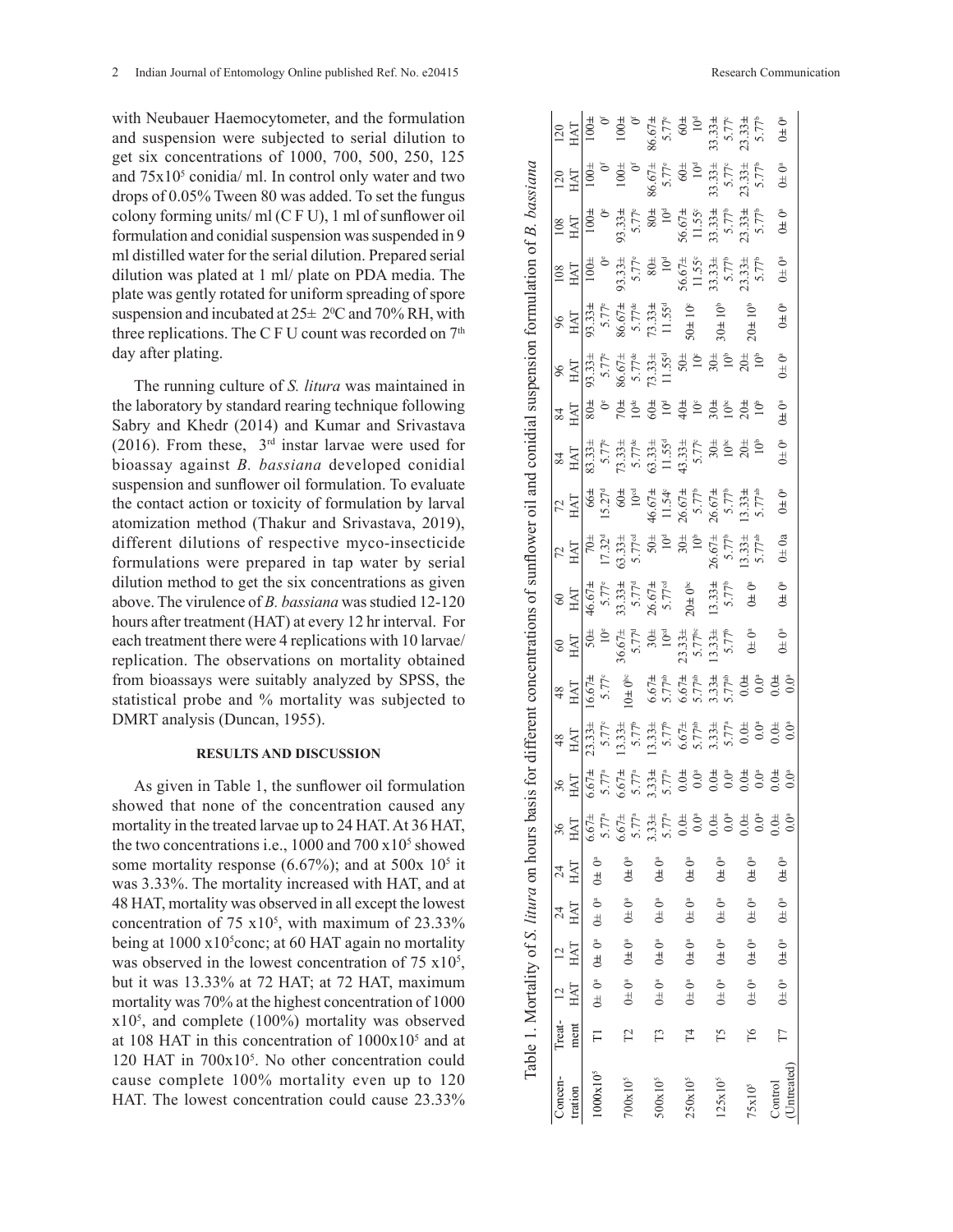mortality up to 120 HAT. With regard to conidial suspension, up to 24 HAT no mortality was observed in any concentration; at 36 HAT, 1000 and 700  $x10<sup>5</sup>$ showed  $6.67\%$  mortality; and at  $500 \times 10^5$  only  $3.33\%$ mortality was observed. The mortality response showed an increasing trend with more HAT, at 48 HAT, mortality was observed irrespective of concentration except the lowest of  $75 \times 10^5$ , maximum of  $16.67\%$ being with  $1000 \times 10^5$  concentration followed by  $10\%$ at  $700x10^5$  and lowest at  $125x10^5$  i.e., 3.33%. At 60 HAT again no mortality was observed in the lowest concentration, but at  $1000 \times 10^5$  it was 46.67%. With 72 HAT in  $75x10<sup>5</sup>$  it was 13.33%, maximum being 66% with  $1000 \times 10^5$ . Complete mortality was observed at 108 HAT with 1000  $x10^5$  and at 120 HAT in 700 $x10^5$ . No other concentration could cause complete (100%) mortality even up to 120 HAT, with the least value being 23.33% up to 120 HAT. Comparison between the two formulations revealed no differences in the contact toxicity of the *B. bassiana.* However, oil formulation showed a little higher toxicity. At 48 HAT the mortality in case of conidial suspension was 16.67%, and 23.33% at highest concentration of  $1000x10<sup>5</sup>$  in case of oil formulation. In other concentrations at various HAT, oil formulation led to more toxicity as compared to conidial suspension (Table 1).

The efficacy of isolates of *B. bassiana* was evaluated against third instar of *S. litura* using the leaf spray method by Moorthi et al. (2011); these results revealed that at 96 HAT, 66.67, 73.33 and 80.0% mortality was obtained with the isolates Bb02, Bb09 and Bb10, respectively; LC<sub>50</sub> values were  $2.1x10^6$ ,  $3.6x10^7$  and  $1.2x10^7$  conidia/ ml for these, respectively, and the  $LT_{50}$ value for Bb02 and Bb09 was 4.8 days, whereas it was 4.0 days for Bb10  $@10^8$ spore/ ml. Asi et al. (2013) by larval dip method, the results revealed that the  $LC_{50}$ value for 3rd instar larvae was  $1.11x$  10<sup>7</sup> conidia/ ml for a local strain i.e., *B. bassiana* 25 at 10 days after treatment; and  $LT_{50}$  was 187 hours in *B. bassiana* 25  $@$ 1x 108 conidia/ ml. Thus, formulations of *B. bassiana* can thus serve as an effective broad spectrum biocontrol agents.

## **ACKNOWLEDGEMENTS**

The authors thank the Department of Entomology, GBPUA&T, Pantnagar for financial assistance.

#### **REFERENCES**

Asi M R, Bashir M H, Afzal M, Zia K, Akram M. 2013. Potential of entomopathogenic fungi for biocontrol of *Spodoptera litura*  Fabricius (Lepidoptera: Noctuidae). The Journal of Animal and Plant Sciences 23(3): 913-918.

- Barman M, Gaur N, Joshi R, Pramod R, Mishra P. 2019. Rapd-analysis of populations of *Spodoptera litura* (f.) from Uttarakhand. Indian Journal of Entomology 81(4): 841-846.
- Basu A C. 1981. Effect of different foods on the larval and post larval development of moth of *Prodenia litura* (Fab.). Journal of Bombay Natural History Society 44: 275-88.
- Chelliah S. 1985. The tobacco cutworm *S.litura*problems and prospects of management. Jayaraj S (ed.). Integrated pest and disease management. TNAU, Coimbatore.
- Cheng T, Wu J, Wu Y, Chilukuri R V, Huang L, Yamamoto K, Liu J. 2017. Genomic adaptation to polyphagy and insecticides in a major East Asian noctuid pest. Nature Ecology and Evolution 1(11): 1747.
- De Faria M R, Wright S P. 2007. Mycoinsecticides and mycoacaricides: a comprehensive list with worldwide coverage and international classification of formulation types. Biological Control 43(3): 237-256.
- Duncan D B. 1955. Multiple range and multiple F tests. Biometrics 11(1): 1-42.
- Kumar R, Srivastava R P. 2016. Bioefficacy of some insecticides and mixed formulations against *Spodoptera litura* (Fab.). Journal of Entomological Research 40(3): 279-284.
- Lin T, Chen X, Li B, Chen P, Guo M, Zhou X, Zhong S, Cheng X. 2019. Geographical origin identification of *Spodoptera litura* (Lepidoptera: Noctuidae) based on trace element profiles using tobacco as intermedium planted on soils from five different regions. Microchemical Journal 146: 49-55.
- Mahmoud Y A, Salem H A, Shalaby S E, Abdel-Razak A S, Ebadah I M A. 2014. Residues in harvested tomato fruits. International Journal of Agricultural Research 9(4): 210-218.
- Meikle W G, Mercadier G, Rosengaus R B, Kirk A A, Derouané F, Quimby P C. 2005. Evaluation of an entomopathogenic fungus, *Paecilomyces fumosoroseus* (Wize) Brown and Smith (Deuteromycota: Hyphomycetes) obtained from Formosan subterranean termites (Isop., Rhinotermitidae). Journal of Applied Entomology 129: 315-322
- Moorhouse E R, Gillespie A T, Sellers E K, Charnley A K. 1992. Influence of fungicides and insecticides on the entomogenous fungus *Metarhizium anisopliae* a pathogen of the vine weevil, *Otiorhynchus sulcatus*. Biocontrol Science and Technology 2(1): 49-58.
- Moorthi P V, Balasubramanian C, Kubendran T. 2011. Efficacy of local isolates of *Beauveria bassiana* against *Spodoptera litura* (F.) (Lepidoptera: Noctuidae). Journal of Biological Control 25(1): 22-25.
- Muthukrishnan N, Ganapathy N, Nalini R, Rajendran R. 2005. Pest management in horticultural crops. New Madhura Publishers, Madurai. 325 pp.
- Rao G R, Dhingra S. 2000. Variation in the efficacy of mixed formulation compromising vegetable oils and synthetic pyrethroids against susceptible (Delhi) and resistant (Guntur) larval populations of *Spodoptera litura*. Biocontrol Science and Technology 16: 221-32.
- Romback M C. 1989. Production of *Beauveria bassiana* conidia in submerged culture. Entomophaga 5: 45-52.
- Sabry H M, Kedar M A. 2014. Biochemical and histological variations induced by IGRs in *Spodoptera litura* (Boisd.). Global Journal of Environmental Sciences and Toxicology 1(2): 163-178.
- Samanta S, Barman M, Nihal R, Samanta A. 2020. Bio-efficacy trials of Spinotetram 0.8% GR against yellow stem borer, *Scirpophaga Incertulas* and leaf folder, *Cnaphalocrocis medinalis* infesting